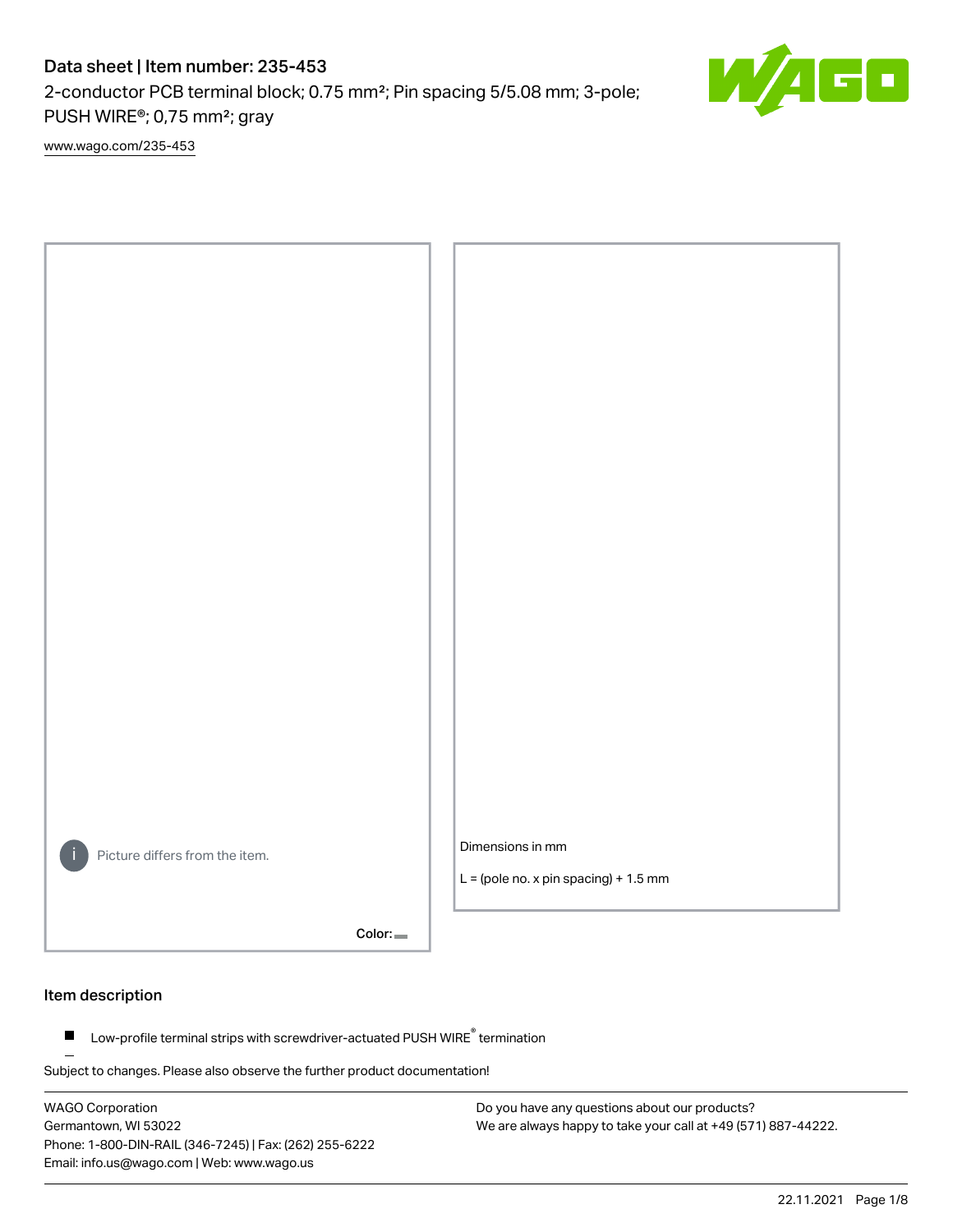# Data sheet | Item number: 235-453

[www.wago.com/235-453](http://www.wago.com/235-453)



- Double-conductor connection for supply and distribution of signals ideal for standard, single-conductor signal lines suitable for push-in termination
- $\blacksquare$ Double solder pins for high mechanical stability
- $\blacksquare$ Combines with all 235 Series modular terminal blocks
- П Set to metric or inch pin spacing by compressing terminal strips together or pulling them apart
- $\blacksquare$ Conductor removal via screwdriver (2.5mm x 0.4mm)
- $\blacksquare$ Also available with test slot

#### Data Notes

|  | ×<br>ï<br>w<br>v | ×<br>۰. | I<br>э.<br>۰. | ×<br>۰. |  |
|--|------------------|---------|---------------|---------|--|
|  |                  |         |               |         |  |
|  |                  |         |               |         |  |

| Other pole numbers                                               |
|------------------------------------------------------------------|
| Other colors                                                     |
| Mixed-color PCB connector strips                                 |
| Direct marking                                                   |
| Other versions (or variants) can be requested from WAGO Sales or |
| configured at https://configurator.wago.com/                     |
|                                                                  |

# Electrical data

### IEC Approvals

| Ratings per                 | IEC/EN 60664-1                                                        |
|-----------------------------|-----------------------------------------------------------------------|
| Rated voltage (III / 3)     | 250 V                                                                 |
| Rated surge voltage (III/3) | 4 <sub>k</sub> V                                                      |
| Rated voltage (III/2)       | 320 V                                                                 |
| Rated surge voltage (III/2) | 4 <sub>k</sub> V                                                      |
| Nominal voltage (II/2)      | 630 V                                                                 |
| Rated surge voltage (II/2)  | 4 <sub>k</sub> V                                                      |
| Rated current               | 10A                                                                   |
| Legend (ratings)            | $(III / 2)$ $\triangle$ Overvoltage category III / Pollution degree 2 |

## UL Approvals

| Approvals per                  | UL 1059 |
|--------------------------------|---------|
| Rated voltage UL (Use Group B) | 300 V   |
| Rated current UL (Use Group B) | 10 A    |
| Rated voltage UL (Use Group D) | 300 V   |
| Rated current UL (Use Group D) | 10 A    |

Subject to changes. Please also observe the further product documentation!

WAGO Corporation Germantown, WI 53022 Phone: 1-800-DIN-RAIL (346-7245) | Fax: (262) 255-6222 Email: info.us@wago.com | Web: www.wago.us Do you have any questions about our products? We are always happy to take your call at +49 (571) 887-44222.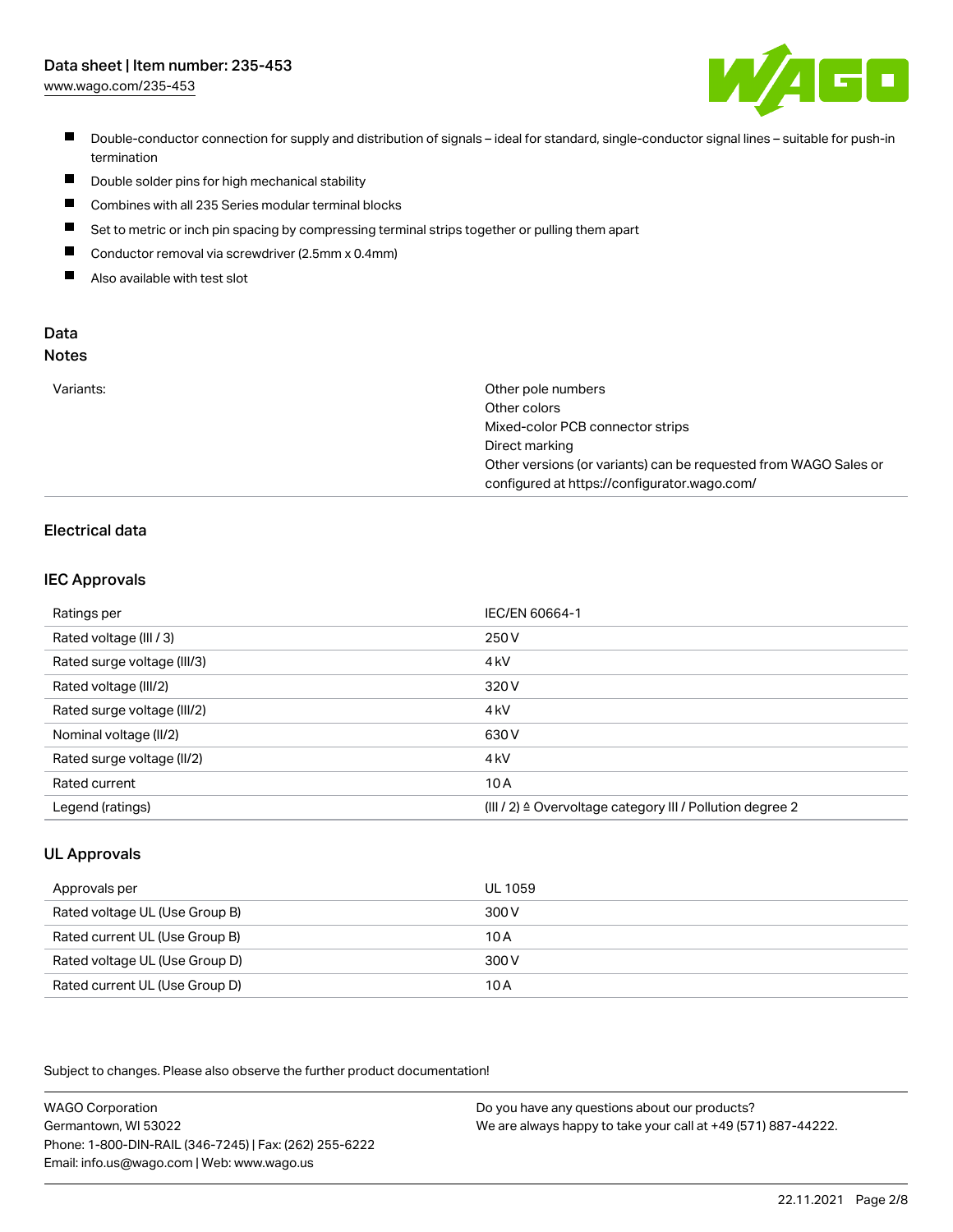

### CSA Approvals

| Approvals per                   | CSA   |
|---------------------------------|-------|
| Rated voltage CSA (Use Group B) | 300 V |
| Rated current CSA (Use Group B) | 10 A  |

### Connection data

| Total number of connection points |  |
|-----------------------------------|--|
| Total number of potentials        |  |
| Number of connection types        |  |
| Number of levels                  |  |

### Connection 1

| Connection technology                             | PUSH WIRE                               |
|---------------------------------------------------|-----------------------------------------|
| Actuation type                                    | Operating tool                          |
| Solid conductor                                   | $0.250.75$ mm <sup>2</sup> / 24  18 AWG |
| Fine-stranded conductor; with uninsulated ferrule | $0.250.34$ mm <sup>2</sup>              |
| Strip length                                      | $910$ mm / 0.35  0.39 inch              |
| Conductor connection direction to PCB             | 0°                                      |
| Number of poles                                   | 3                                       |

# Physical data

| Pin spacing                          | 5/5.08 mm / 0.197/0.2 inch |
|--------------------------------------|----------------------------|
| Width                                | 16.5 mm / 0.65 inch        |
| Height                               | 12.8 mm / 0.504 inch       |
| Height from the surface              | 9.2 mm / 0.362 inch        |
| Depth                                | 12.5 mm / 0.492 inch       |
| Solder pin length                    | 3.6 <sub>mm</sub>          |
| Solder pin dimensions                | $0.8 \times 0.4$ mm        |
| Drilled hole diameter with tolerance | $(1+0.1)$ mm               |

# PCB contact

| PCB Contact                         | THT                                      |
|-------------------------------------|------------------------------------------|
| Solder pin arrangement              | over the entire terminal strip (in-line) |
| Number of solder pins per potential |                                          |

Subject to changes. Please also observe the further product documentation!

| <b>WAGO Corporation</b>                                | Do you have any questions about our products?                 |
|--------------------------------------------------------|---------------------------------------------------------------|
| Germantown, WI 53022                                   | We are always happy to take your call at +49 (571) 887-44222. |
| Phone: 1-800-DIN-RAIL (346-7245)   Fax: (262) 255-6222 |                                                               |
| Email: info.us@wago.com   Web: www.wago.us             |                                                               |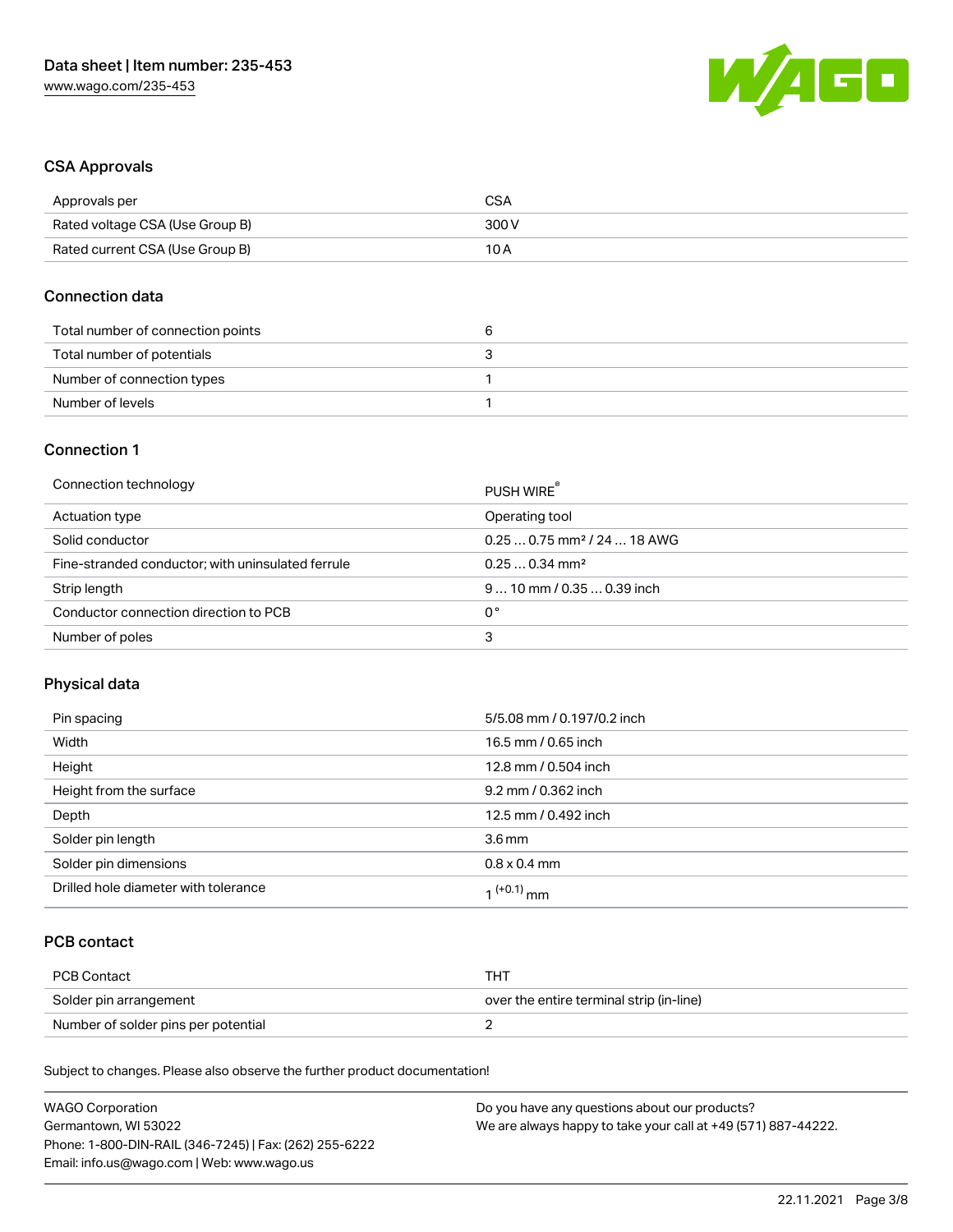

### Material data

| Color                       | gray                                    |
|-----------------------------|-----------------------------------------|
| Material group              |                                         |
| Insulation material         | Polyamide (PA66)                        |
| Flammability class per UL94 | V <sub>0</sub>                          |
| Clamping spring material    | Chrome nickel spring steel (CrNi)       |
| Contact material            | Electrolytic copper ( $E_{\text{Cu}}$ ) |
| Contact plating             | tin-plated                              |
| Fire load                   | 0.037 MJ                                |
| Weight                      | 2.2g                                    |

#### Environmental requirements

| Limit temperature range | +105 °C<br>- 60  . |  |
|-------------------------|--------------------|--|
|-------------------------|--------------------|--|

### Commercial data

| Product Group         | 4 (Printed Circuit) |
|-----------------------|---------------------|
| PU (SPU)              | 280 (70) Stück      |
| Packaging type        | box                 |
| Country of origin     | <b>CH</b>           |
| <b>GTIN</b>           | 4044918655958       |
| Customs tariff number | 8536904000          |

### Approvals / Certificates

#### Country specific Approvals

|            |                                        |                                 | Certificate               |
|------------|----------------------------------------|---------------------------------|---------------------------|
| Logo       | Approval                               | <b>Additional Approval Text</b> | name                      |
|            | <b>CCA</b><br>DEKRA Certification B.V. | EN 60947                        | NTR NL-<br>7144           |
| EMA<br>EUR | <b>CCA</b><br>DEKRA Certification B.V. | EN 60947                        | 2149549.02                |
|            | <b>CCA</b><br>DEKRA Certification B.V. | EN 60998                        | NTR <sub>NL</sub><br>6919 |

Subject to changes. Please also observe the further product documentation!

WAGO Corporation Germantown, WI 53022 Phone: 1-800-DIN-RAIL (346-7245) | Fax: (262) 255-6222 Email: info.us@wago.com | Web: www.wago.us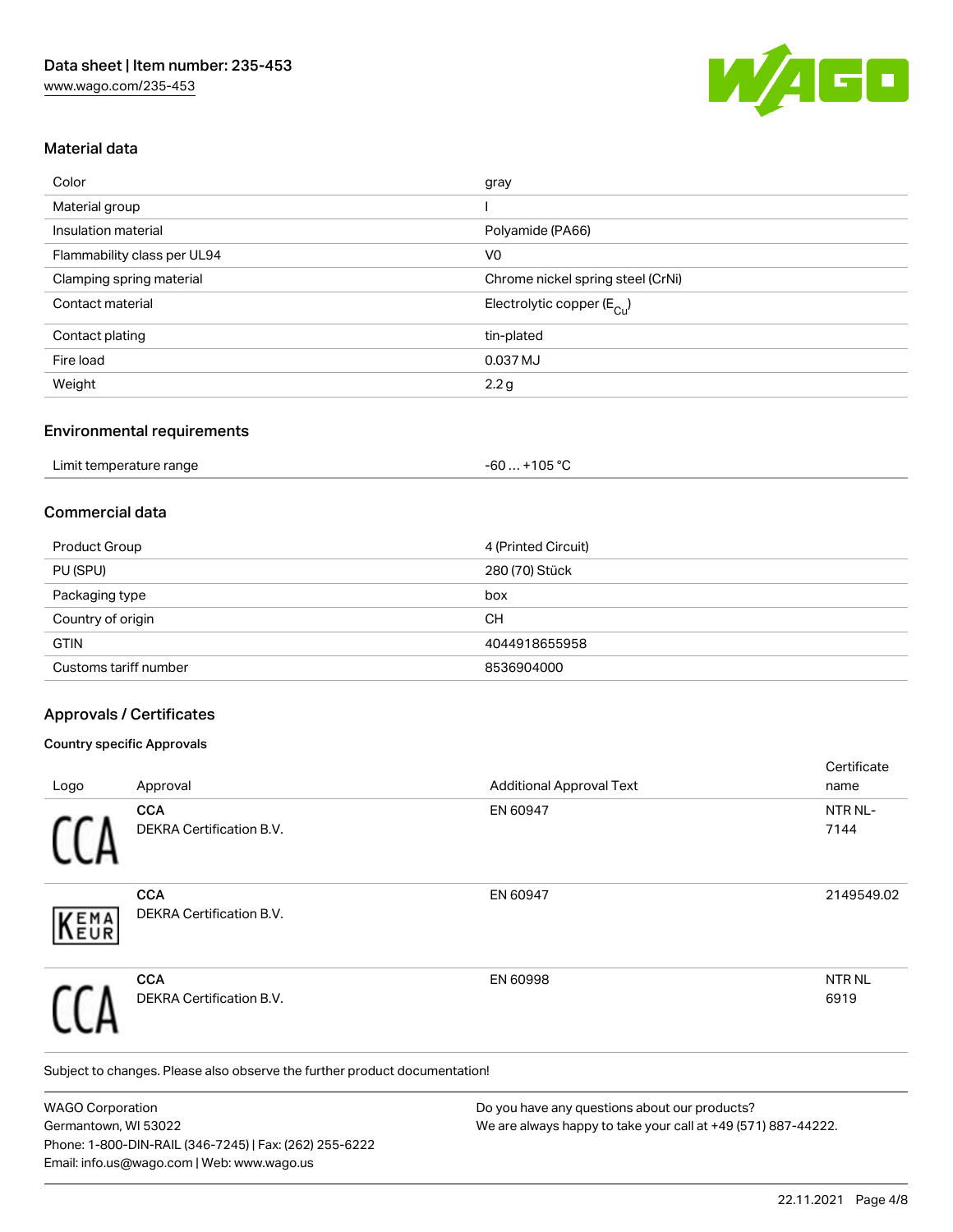

|     | <b>CCA</b><br>DEKRA Certification B.V.              | EN 60947-7-4      | NTR NL-<br>7774 |
|-----|-----------------------------------------------------|-------------------|-----------------|
|     | <b>CSA</b><br>DEKRA Certification B.V.              | C <sub>22.2</sub> | 1673956         |
| 'DE | <b>VDE</b><br>VDE Prüf- und Zertifizierungsinstitut | EN 60947          | 40029328        |

#### Ship Approvals

| Approval                                                | <b>Additional Approval Text</b> | Certificate<br>name               |
|---------------------------------------------------------|---------------------------------|-----------------------------------|
| <b>ABS</b><br>American Bureau of Shipping               |                                 | $19-$<br>HG1869876-<br><b>PDA</b> |
| <b>DNV GL</b><br>Det Norske Veritas, Germanischer Lloyd |                                 | TAE000016Z                        |
|                                                         |                                 |                                   |

#### UL-Approvals

| Logo | Approval                            | <b>Additional Approval Text</b> | Certificate<br>name |
|------|-------------------------------------|---------------------------------|---------------------|
| J    | UL<br>UL International Germany GmbH | $\overline{\phantom{0}}$        | E45172              |

### Optional accessories

#### Ferrules

| Ferrule |                                                                                                                        |                      |
|---------|------------------------------------------------------------------------------------------------------------------------|----------------------|
|         | Item no.: 216-101<br>Ferrule; Sleeve for 0.5 mm <sup>2</sup> / AWG 22; uninsulated; electro-tin plated; silver-colored | www.wago.com/216-101 |
|         | Item no.: 216-132<br>Ferrule; Sleeve for 0.34 mm <sup>2</sup> / AWG 24; uninsulated; electro-tin plated                | www.wago.com/216-132 |
|         | Item no.: 216-121<br>Ferrule; Sleeve for 0.5 mm <sup>2</sup> / AWG 22; uninsulated; electro-tin plated; silver-colored | www.wago.com/216-121 |
|         | Item no.: 216-131                                                                                                      |                      |

Subject to changes. Please also observe the further product documentation!

WAGO Corporation Germantown, WI 53022 Phone: 1-800-DIN-RAIL (346-7245) | Fax: (262) 255-6222 Email: info.us@wago.com | Web: www.wago.us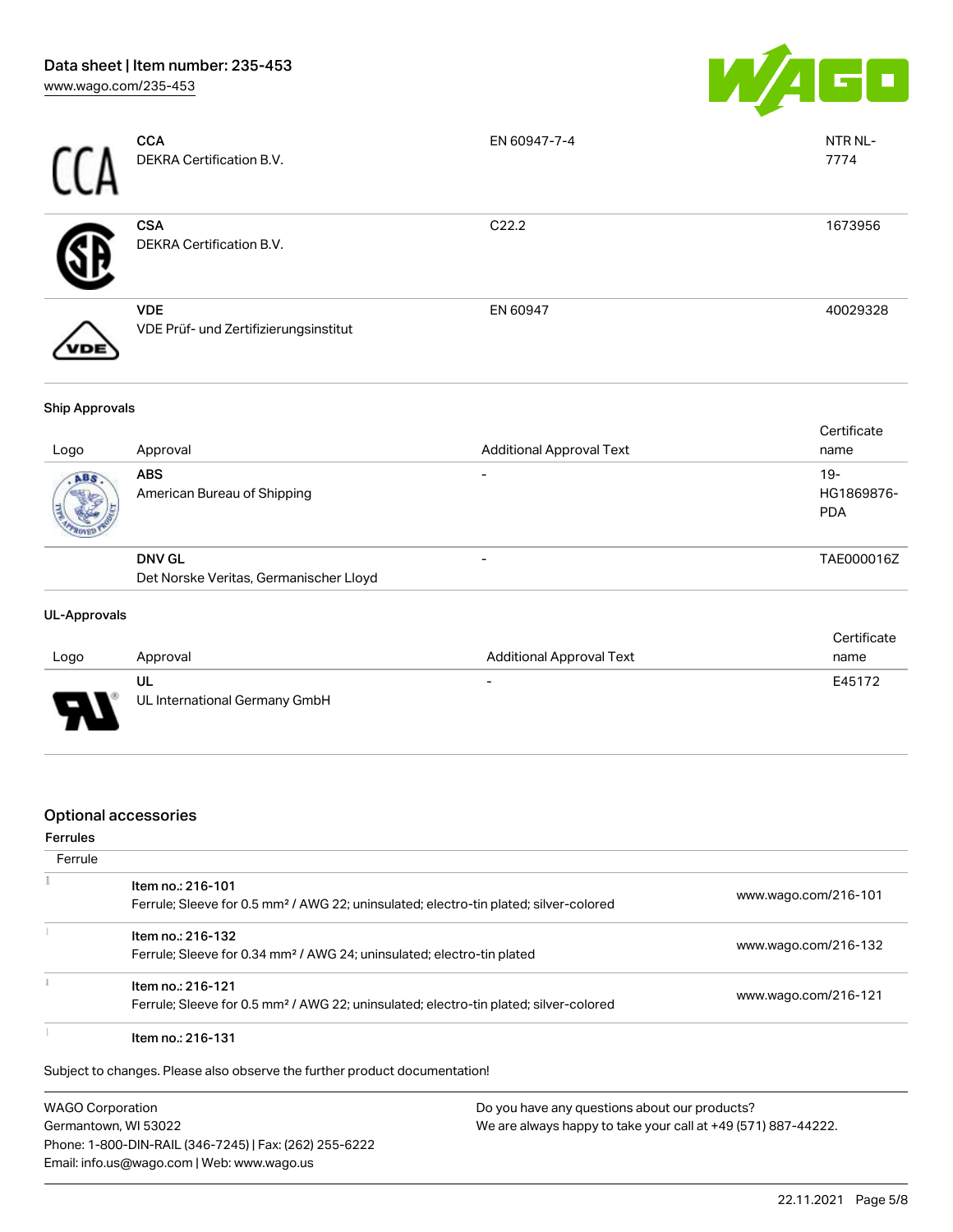

| Ferrule; Sleeve for 0.25 mm <sup>2</sup> / AWG 24; uninsulated; electro-tin plated; silver-colored               | www.wago.com/216-131 |
|------------------------------------------------------------------------------------------------------------------|----------------------|
| Item no.: 216-141                                                                                                |                      |
| Ferrule; Sleeve for 0.5 mm <sup>2</sup> / 20 AWG; uninsulated; electro-tin plated; electrolytic copper; gastight | www.wago.com/216-141 |
| crimped; acc. to DIN 46228, Part 1/08.92                                                                         |                      |
| Item no.: 216-152                                                                                                | www.wago.com/216-152 |
| Ferrule; Sleeve for 0.34 mm <sup>2</sup> / AWG 24; uninsulated; electro-tin plated                               |                      |
| Item no.: 216-151                                                                                                |                      |
| Ferrule; Sleeve for 0.25 mm <sup>2</sup> / AWG 24; uninsulated; electro-tin plated                               | www.wago.com/216-151 |
| Item no.: 216-201                                                                                                |                      |
| Ferrule; Sleeve for 0.5 mm <sup>2</sup> / 20 AWG; insulated; electro-tin plated; white                           | www.wago.com/216-201 |
| Item no.: 216-241                                                                                                |                      |
| Ferrule; Sleeve for 0.5 mm <sup>2</sup> / 20 AWG; insulated; electro-tin plated; electrolytic copper; gastight   | www.wago.com/216-241 |
| crimped; acc. to DIN 46228, Part 4/09.90; white                                                                  |                      |
| Item no.: 216-221                                                                                                |                      |
| Ferrule; Sleeve for 0.5 mm <sup>2</sup> / 20 AWG; insulated; electro-tin plated; white                           | www.wago.com/216-221 |
| Item no.: 216-301                                                                                                |                      |
| Ferrule; Sleeve for 0.25 mm <sup>2</sup> / AWG 24; insulated; electro-tin plated; yellow                         | www.wago.com/216-301 |
| Item no.: 216-321                                                                                                |                      |
| Ferrule; Sleeve for 0.25 mm <sup>2</sup> / AWG 24; insulated; electro-tin plated; yellow                         | www.wago.com/216-321 |
| Item no.: 216-322                                                                                                |                      |
| Ferrule; Sleeve for 0.34 mm <sup>2</sup> / 22 AWG; insulated; electro-tin plated; green                          | www.wago.com/216-322 |
| Item no.: 216-302                                                                                                |                      |
| Ferrule; Sleeve for 0.34 mm <sup>2</sup> / 22 AWG; insulated; electro-tin plated; light turquoise                | www.wago.com/216-302 |
|                                                                                                                  |                      |

# Downloads Documentation

Email: info.us@wago.com | Web: www.wago.us

| <b>Additional Information</b>                                              |                                                               |               |          |
|----------------------------------------------------------------------------|---------------------------------------------------------------|---------------|----------|
| Technical explanations                                                     | 2019 Apr 3                                                    | pdf<br>2.0 MB | Download |
|                                                                            |                                                               |               |          |
| <b>CAD files</b>                                                           |                                                               |               |          |
| CAD data                                                                   |                                                               |               |          |
| 2D/3D Models 235-453                                                       |                                                               | URL           | Download |
| <b>PCB Design</b>                                                          |                                                               |               |          |
| Symbol and Footprint 235-453                                               |                                                               | URL           | Download |
| Subject to changes. Please also observe the further product documentation! |                                                               |               |          |
| <b>WAGO Corporation</b>                                                    | Do you have any questions about our products?                 |               |          |
| Germantown, WI 53022                                                       | We are always happy to take your call at +49 (571) 887-44222. |               |          |
| Phone: 1-800-DIN-RAIL (346-7245)   Fax: (262) 255-6222                     |                                                               |               |          |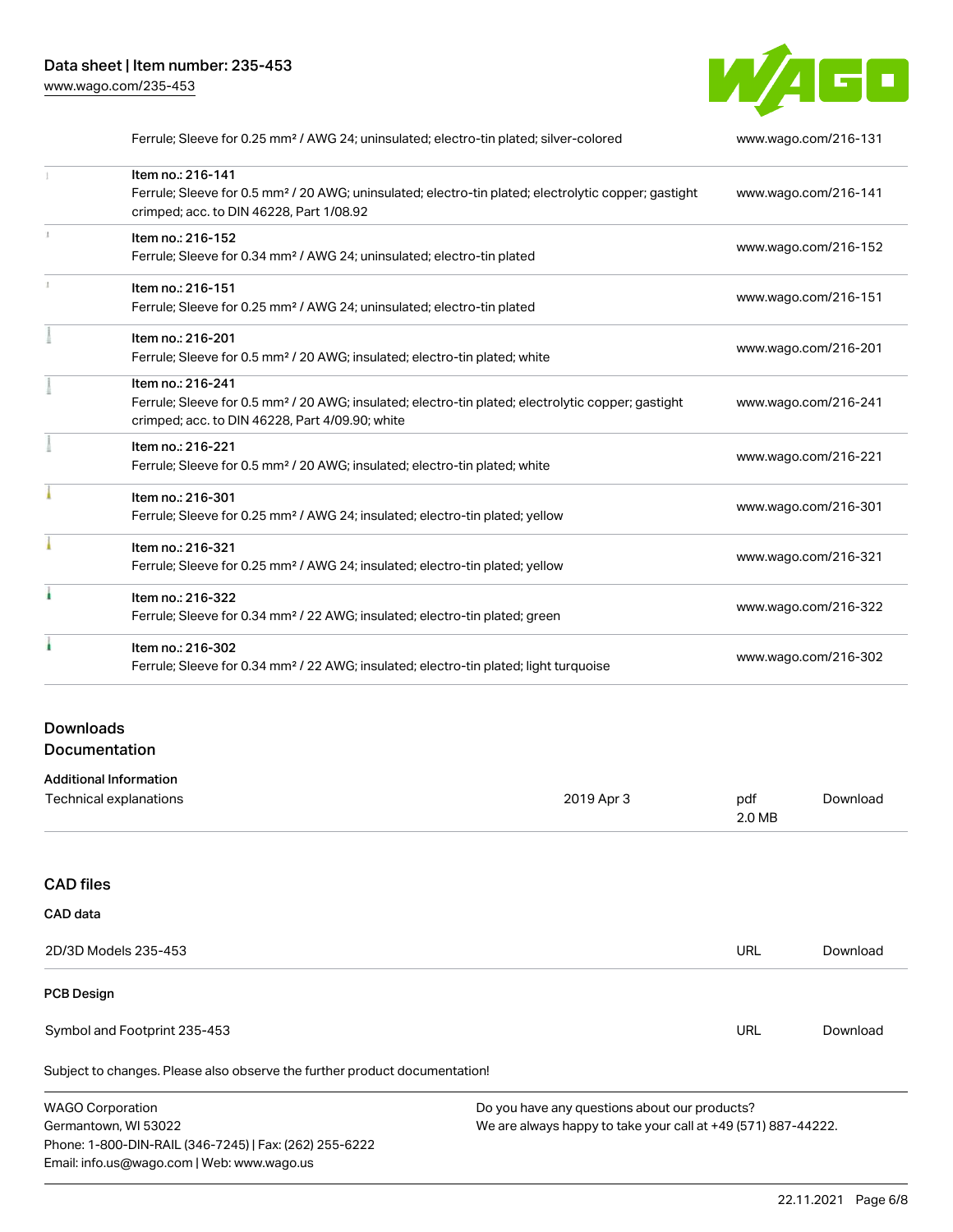### Data sheet | Item number: 235-453 [www.wago.com/235-453](http://www.wago.com/235-453)



CAx data for your PCB design, consisting of "schematic symbols and PCB footprints", allow easy integration of the WAGO component into your development environment.

#### Supported formats:

- $\blacksquare$ Accel EDA 14 & 15
- $\blacksquare$ Altium 6 to current version
- $\blacksquare$ Cadence Allegro
- $\blacksquare$ **DesignSpark**
- $\blacksquare$ Eagle Libraries
- $\blacksquare$ KiCad
- $\blacksquare$ Mentor Graphics BoardStation
- $\blacksquare$ Mentor Graphics Design Architect
- $\blacksquare$ Mentor Graphics Design Expedition 99 and 2000
- П OrCAD 9.X PCB and Capture
- $\blacksquare$ PADS PowerPCB 3, 3.5, 4.X, and 5.X
- $\blacksquare$ PADS PowerPCB and PowerLogic 3.0
- $\blacksquare$ PCAD 2000, 2001, 2002, 2004, and 2006
- $\blacksquare$ Pulsonix 8.5 or newer
- $\blacksquare$ STL
- $\blacksquare$ 3D STEP
- $\blacksquare$ TARGET 3001!
- $\blacksquare$ View Logic ViewDraw
- П Quadcept
- $\blacksquare$ Zuken CadStar 3 and 4
- $\blacksquare$ Zuken CR-5000 and CR-8000

PCB Component Libraries (EDA), PCB CAD Library Ultra Librarian

### CAE data

| ZUKEN Portal 235-453                                                       | <b>URL</b> | Download |
|----------------------------------------------------------------------------|------------|----------|
| EPLAN Data Portal 235-453                                                  | <b>URL</b> | Download |
|                                                                            |            |          |
| <b>Environmental Product Compliance</b>                                    |            |          |
| <b>Compliance Search</b>                                                   |            |          |
| Environmental Product Compliance 235-453                                   | URL        | Download |
| Subject to changes. Please also observe the further product documentation! |            |          |

WAGO Corporation Germantown, WI 53022 Phone: 1-800-DIN-RAIL (346-7245) | Fax: (262) 255-6222 Email: info.us@wago.com | Web: www.wago.us